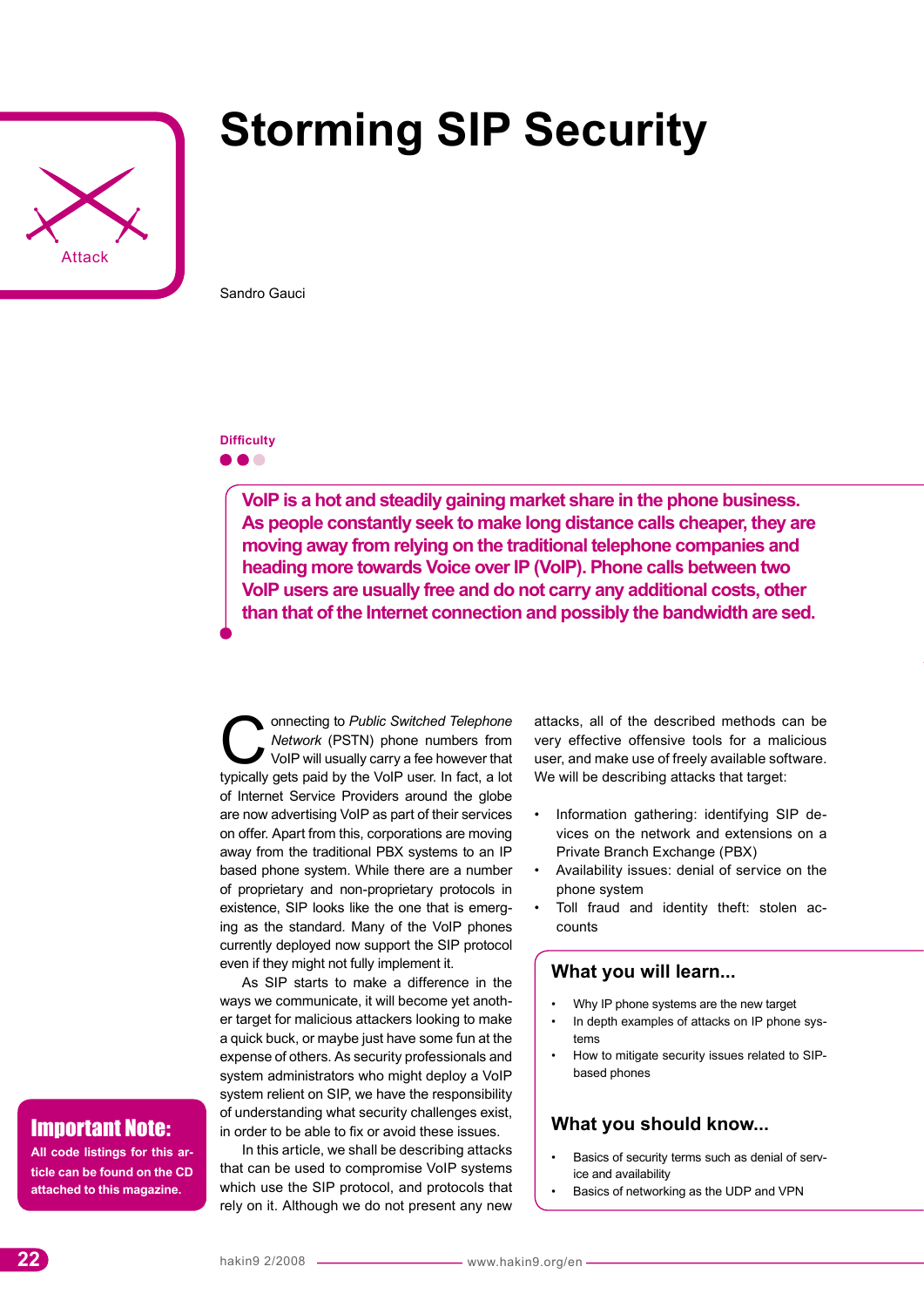The attack coverage is not extensive but we will attempt to describe the attacks in detail, rather than just give a brief introduction to each attack. In this article, we will not be going into confidentiality or integrity issues to do with SIP. This means that we will not be talking about phone taps or man in the middle attacks, which are already thoroughly discussed in other articles, books and the popular media. We will, instead, be covering attacks that can be launched remotely over the Internet, without having access to the *Local Area Network*. Throughout this article, we will be making use of traces of SIP packets to easily illustrate how the protocol works, and how SIP network entities behave. These packet dumps can be easily reproduced by making use of Wireshark and tcpdump, both of which are network protocol analyzers. More importantly, we will give multiple layers of security solutions to counter these security concerns.

The reader is expected to be familiar with basic security concepts such as denial of service and availability, as well as technologies such as the *Virtual Private Network* (VPN) or challenge response mechanisms. On the other hand, the reader does not need to have experience with the *Session Initiation Protocol* (SIP), since we will start by introducing SIP and describe how it makes up a Voice over IP system.

## **What You Need to Know About SIP**

As with many other protocols, the *Session Initiation Protocol* is defined in a *Request for Comments* (RFC) document, developed and designed within the *Internet Engineering Task Force* (IETF). The main RFC that defines SIP is RFC 3261, which is 269 pages long and takes a lot of variables into consideration. In this section, we shall be giving a basic introduction to SIP, so that if you are not familiar with the protocol, then you will have enough knowledge to follow the rest of the article. If you are already familiar with the protocol, you might wish to skip the next section and go straight to the attacks section.

The *Session Initiation Protocol* (SIP) is an application layer protocol that takes care of connecting two or more participants via a session. SIP also takes care of any modifications to this session and session termination. Since it is independent of the transport layer, SIP can make use of UDP and TCP (usually on port 5060), as well as TLS over TCP (typically on port 5061). SIP is not limited to just telephone calls, but can also be used

for multimedia distribution, multimedia conferences, instant messaging and online games. While SIP is often taken as synonymous with VoIP, the protocol itself does not handle everything that has to do with VoIP. For the delivery of voice, SIP relies on other protocols such as the *Real-time Transport Protocol* (RTP), and the *Session Description Protocol* (SDP) for initializing the RTP stream. The job of SIP is to act as an intermediary protocol to help two



**Figure 1.** *An INVITE message*



**Figure 2.** *A high level view of various SIP network elements*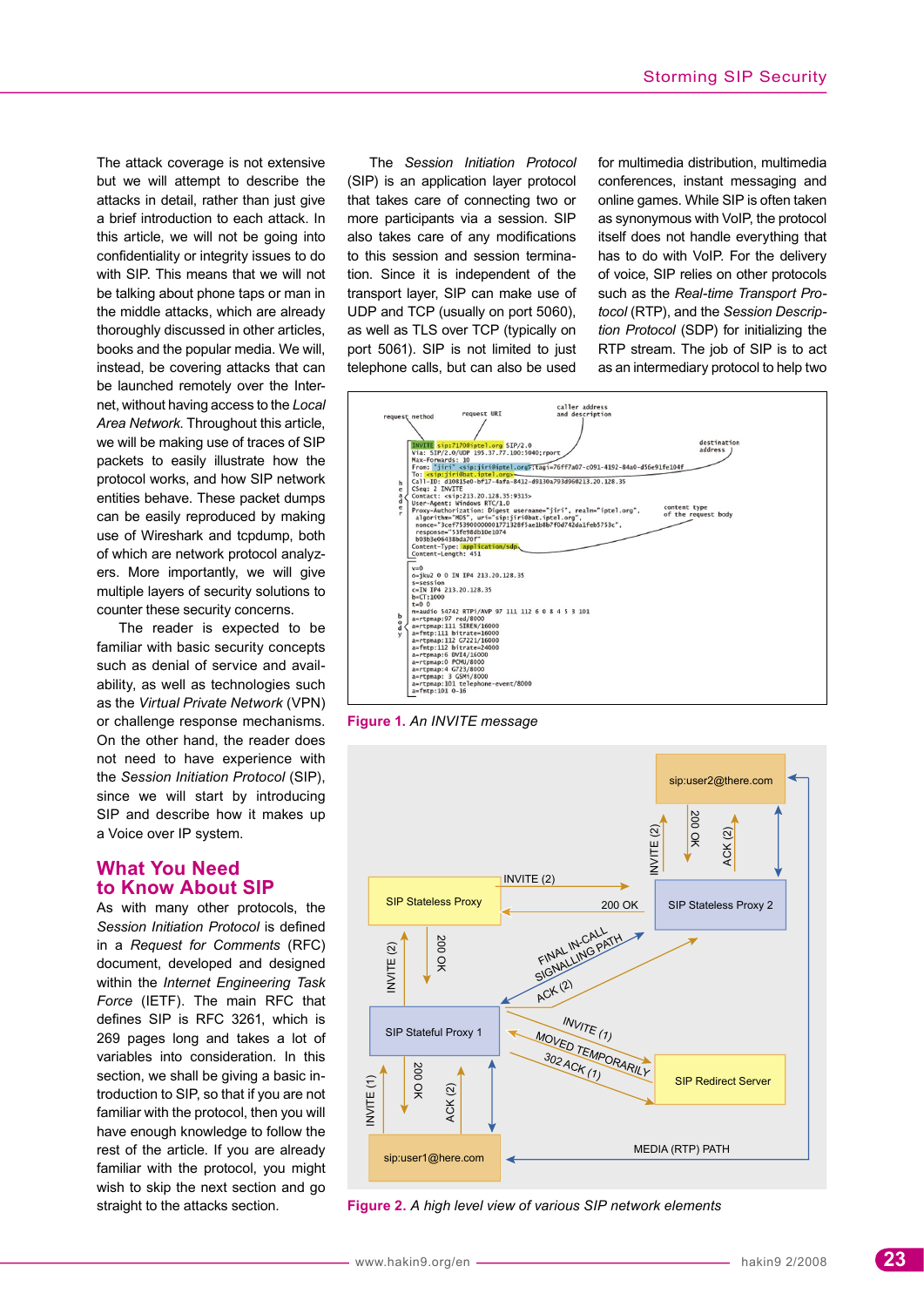

devices to find a way to contact each other and establish a session. While the traditional PSTN (Public Switched Telephone Network) relied heavily on the network, SIP depends more and more on the end device, which does its own state and logic book keeping. This means that SIP shifts the intelligence from the network to the end devices (telephones).

A SIP network element is called a User Agent or UA. User agents can be clients or servers; SIP Phones are typically User Agent Clients, while a Proxy or Registrar is conventionally called a User Agent Server (UAS). Three types of UAS are SIP Proxies, Registrars and Redirect Servers. Proxies can be Stateful and Stateless. The difference between a Stateful proxy and a Stateless one is that the Stateless just forwards SIP messages, while the Stateful Proxy creates a state and keeps it until the session finishes. A Registrar is a UAS that can handle and process a REG-ISTER request. Such a Server keeps a database of addresses mapped to a specific User Agent Client or Clients.

It is important to note that the difference between different SIP servers is logical and not physical, which means that a server can be both a proxy and a registrar. For example, Asterisk PBX will act as both a Registrar and a Stateful Proxy Server.

# **What Does SIP Look Like?**

SIP resembles HTTP. Similar to HTTP, it has a header and a body. consists of printable characters (not a binary protocol) and supports various methods. While in HTTP we are used to GET and POST requests, SIP supports a number of methods such as INVITE, REGISTER, OPTIONS, BYE and CANCEL. If you are familiar with protocols related to email, you will also at least notice that SIP borrows the To and From headers from SMTP and Message format.

Figure 1 shows an INVITE request which is typically used to establish a session. The request is coming from Jiri sip:jiri@iptel.org and destined to sip:jiri@bat.iptel.org, and contains an SDP body. On a higher level, a phone



Figure 3. Phone A rings Phone B through a SIP proxy

call via SIP will probably look like the Figure 2.

There are various SIP network elements in the diagram. User1 is a SIP phone trying to call user2 and both phones are behind a Stateful Proxy. The RTP media (which carries the voice data) in the diagram is established directly between user1 and user2. In reality, if user1 and user2 are behind a NAT (Network Address Translation), then both user-agents will not be able to stream RTP directly. For that, many SIP phones nowadays support a protocol called Simple Traversal of UDP over NAT or STUN. This protocol allows both SIP phones to punch holes in a NAT to allow both devices to contact each other directly.

# **A Typical Phone Call**

When a SIP phone calls another phone, it starts by sending an INVITE message to the proxy which usually contains an SDP body. The proxy will then send back a 100 Trying response, which means that the proxy has received the message and is trying to contact the destination. Once the proxy has managed to route the INVITE request to the destination, it sends the user agent a 180 Ringing or 183 Session Progress response. The phone at the other end starts ringing as soon as it receives the original INVITE. If the receiver of the call picks up the phone, it sends a 200 OK response to the proxy. which is then relayed to the originator of the call. This response typically contains an SDP body which allows the phones to negotiate the codec used for RTP and other variables. The SIP phone that originated the call then confirms the receipt of the OK with an ACK request. At this point both phones start the voice stream and communicate via RTP. When one of the parties decides to hangup, the phone sends a BYE request which should be responded with a 200 OK message. Figure 3 illustrates this typical situation.

## **Authentication For SIP Phones**

To receive phone calls, a SIP phone needs to tell a SIP User Agent Server that it is ready to receive the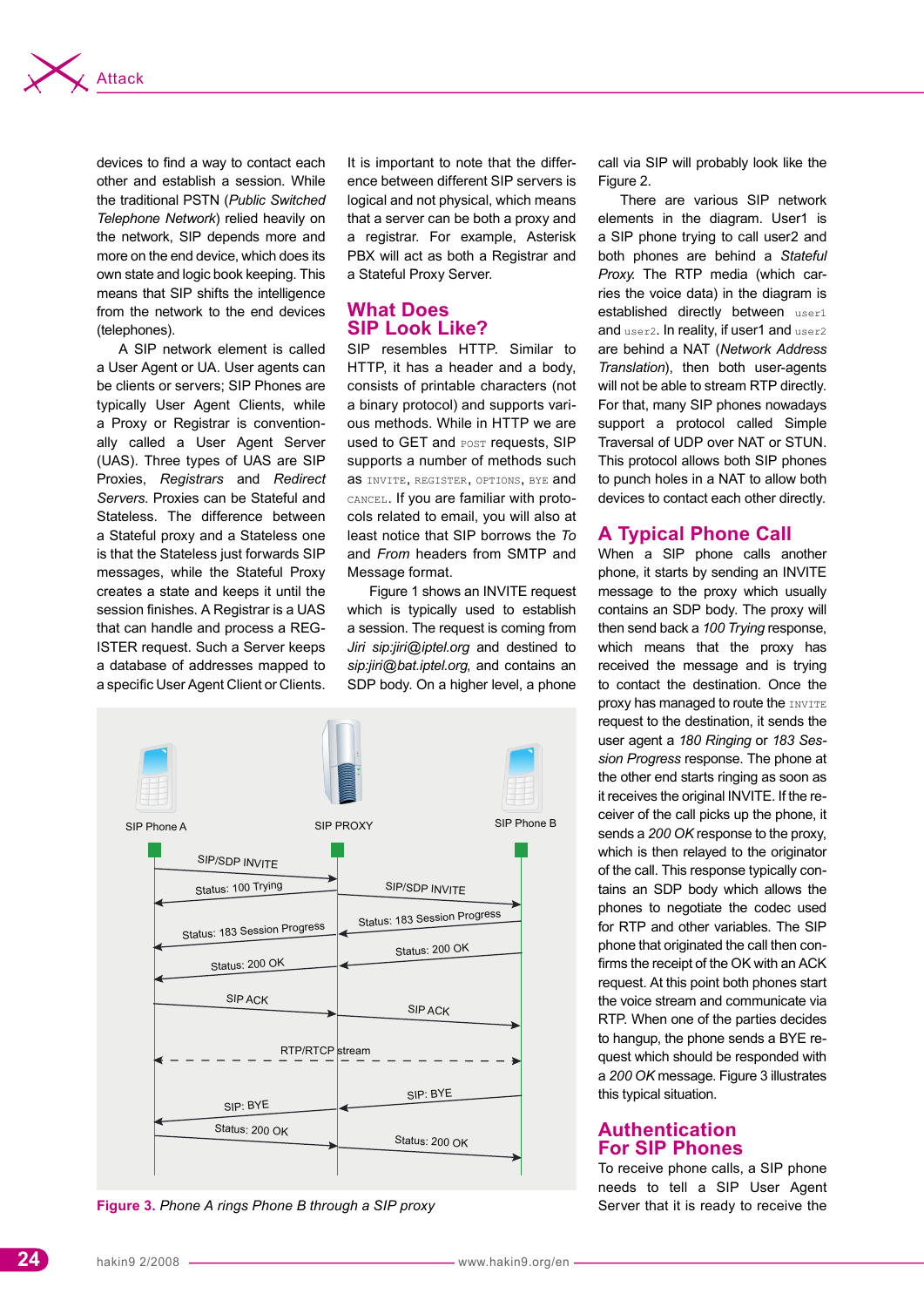phone calls that are destined to a given extension. This is achieved by sending a REGISTER request to a reqistrar server. Although not required, REGISTER messages are usually authenticated. As presented in Figure 4, the first REGISTER message sent by the user agent to the registrar does not contain any credentials. As a response, if authentication is required, the registrar then sends back a *401 WWW-Authenticate* message, which contains an authentication challenge. The SIP phone computes the challenge response and sends a second REGISTER request which contains the authorization header and the challenge response. If the challenge response is the same as the one expected by the registrar, then the registrar sends a *200 OK* response indicating that the user agent has been authenticated. From now on, any calls destined to the registered SIP address will be routed to the authenticated User Agent. For authentication, SIP typically relies on digest authentication, which makes use of md5 hashing algorithm.

# **Other SIP Messages**

Other methods of interest are:

- **OPTIONS** is used to query the user agents for their capabilities
- CANCEL is used to cancel a previous request issued by the client
- BYE is used to terminate a dialog/ media session initiated by an INVITE
- ACK is used to acknowledge final responses to INVITE requests

#### **Attacking SIP Devices**

*Identifying Valid Extensions on a PBX*. An attacker targeting a phone system will first need to identify the IP address and port of the PBX. There are various tools which can do this, including typical port scanners such as nmap. One may also make use of tools dedicated to SIP such as smap – which is described as a mixture of nmap and sipsak – and svmap, which is part of the SIPVicious tool suite (written by yours truly). Once the PBX server has been identified on the network, an attacker can attempt to find out which extensions can be registered on the PBX. Knowledge of these valid extensions will be useful for an attacker attempting to strategically exploit the phone system further. Traditionally, phone *Phreaks* (phone system hackers) made use of war dialing, which is the act of calling each possible number or extension on a phone system in an attempt to identify interesting devices behind that number. With SIP, this is not required since most of the times there are more efficient methods which allow you to achieve the same results.

To identify an extension, the attacker needs to differentiate between an existing one and a non-existent extension. By existing extension we mean an extension that can be registered. Following some research, we found that the best method to identify existing extensions is to record the response for a request to a nonexistent extension, and then look out for requests that produce a different SIP response code.

This method was implemented in a security tool called SIPScan (part of the *Hacking VoIP* book) and later also by svwar, which is part of the SIPVicious tool suite. Let us look at how svwar works. Initially we shall be targeting an Asterisk box on a preconFigured test VM (*Virtual Machine*) running Trixbox, which is an easy to use Linux distribution that comes with Asterisk installed. We made use of the web interface on Trixbox to conFigure Asterisk with four SIP extensions (can be seen in Figure 5). Thus, for this test we created a few extensions which will show up later on during the scan. Since we are running a default scan, svwar will be scanning a range of extensions between 100 and 999 and making use of the REGISTER SIP method. As you can see in Listing 1, svwar identified the four extensions on the PBX. These extensions are conFigured to allow registration of SIP phones when supplied with the right credentials.

In the background, svwar first sent a request to a non-existing extension on the PBX and recorded the SIP message response. Based on this test, svwar learns that when an unknown extension is getting registered, Asterisk will reply with a *SIP/2.0 404 Not found* message, as seen in Listing 2. This same response is seen when



**Figure 4.** *Authentication with a SIP registrar*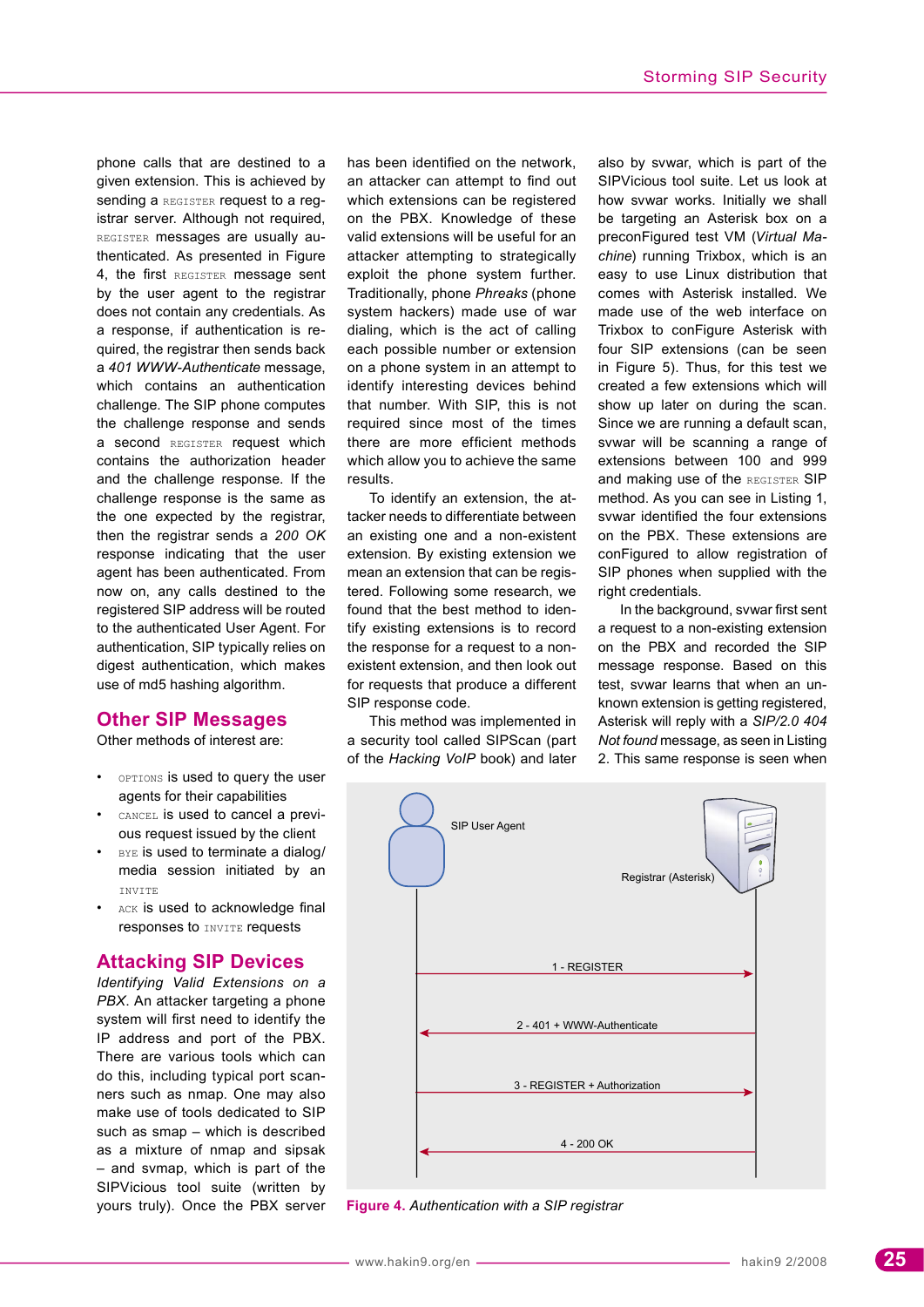

svwar then starts to send REGISTER requests for the extension range. Listing 3 shows a SIP message response which is different from the responses generated previously. For svwar this indicates a valid working extension. While this works for Asterisk, many PBX servers out there exhibit different behaviors. Let us look at Java based PBX named Brekeke. Listing 4 shows a register request sent to a non-existent extension, while Listing 5 shows one that was sent to an existing extension. As you will notice, the responses for both requests emit the same kind of response, which is a *403 Forbidden* message. Svwar version 0.2.1 will detect this and will inform the end user about the problem (see Listing 6).

However, there are other methods that can be used to detect existing extensions on Brekeke PBX and other servers. By making use of the OPTIONS request (Listing 9) instead of a REGISTER, we are able to emit a different response. In the case of an OP-TIONS SIP request, Brekeke acts as a proxy and sends the **OPTIONS** request to the SIP phone, which happens to be an X-lite client. This means that the extension is currently being used by a softphone. If we were to try the same request on an Asterisk, we would notice a very different behavior. Asterisk always replies with a *200 OK* and unlike Brekeke, does not forward these requests to the registered SIP Phone. When neither the REGISTER method nor the **OPTIONS** method work, one can try other valid methods such as INVITE. It is also possible to make use of invalid request methods (see Listing 10), which might give out some interesting results.

# **Making Direct Phone Calls and Causing Havoc**

Various network elements are involved in a phone call which uses the SIP protocol. A SIP phone will typically be registered with a VoIP provider or PBX, and to call another SIP phone it will need to find out the location of the destination by asking a SIP proxy. This system has the benefit of allowing the systems administrators to centrally manage the voice infrastructure, enabling the possibility of preventing abuse. For example, VoIP spam (better known as SPIT – Spam over Internet Telephony) can be controlled better by disallowing unauthenticated calls coming from the Internet.

Let us illustrate this behavior by looking at a softphone which is making a call through a fictitious VoIP provider (called Sip Provider) that the user does not have access to. Listing 11 shows a soft phone trying to call *sip:4717081@sipprovider.com* by sending the INVITE request directly to the VoIP provider. As can be seen from the response, the phone call is not successful unless the caller has access (valid credentials) to the network. However, as we shall see, such restrictions can be bypassed easily by making use of freely available tools.

The truth is that (by design) most SIP phones will ring upon receiving an INVITE request. This behavior applies to both soft phones and hard phones. Therefore, if the caller knows the IP and port of the destination SIP phone, he or she can initiate a phone call to the SIP phone without having contact with the SIP provider. In order to find out the IP and port of the SIP phone, we should make use of svmap. It usually helps to know either the port or the IP. Most of the times, SIP phones will listen on the default port 5060. In Listing 12 we scan for SIP devices by making use of svmap and identify an SJphone softphone.

If we send an INVITE request to the softphone at 192.168.1.137:5060 running SJphone, the soft phone starts ringing (see Figure 6). To make a phone call like this, one would typically make use of a soft phone that supports direct calling. In this case, we make use of X-lite and conFigure it to bypass the proxy and contact the target domain directly. The configuration is illustrated in Figure 7. Once X-lite is set up, all one has to do is dial the SIP address, which in this example is sip:1234@192.168.1.137:5060. Depending on the SIP phone, the SIP user part of the address (which is 1234 in this case) may be omitted, or it may even be anything. Therefore, in the case of SJPhone and various other phones, it is simply a matter of finding out the IP address where the SIP service is listening in order to make a phone call without passing through the VoIP infrastructure.

However, in the case of some phones, the address may need to have the exact user with which the SIP phone is registered to the registrar server (PBX or VoIP provider); otherwise the phone would not ring.

A softphone called WengoPhone also shows similar behavior. To identify the valid user on WengoPhone, we

| 000                                                                                                                                       | freePEX administration                                                                                                                                                                                                        |                                                                     |
|-------------------------------------------------------------------------------------------------------------------------------------------|-------------------------------------------------------------------------------------------------------------------------------------------------------------------------------------------------------------------------------|---------------------------------------------------------------------|
|                                                                                                                                           | Setus  Tools  Feports  Panel  Recordings                                                                                                                                                                                      | freePB)                                                             |
|                                                                                                                                           | Language:                                                                                                                                                                                                                     | English<br>· Setup                                                  |
| <b>MET</b><br>Administrators<br>Extensions<br>General Settings<br>Outbound Routes<br>Trunks<br>broat Cut Coracal<br><b>Inbound Routes</b> | Add an Extension<br>Please select your Device below then click Submit<br>Device .<br>Device<br>Generic SIP Device<br>э<br>Submit<br>ForFBI 2.2. Homoz and e GPs, 100 (superal Bill Passed copy, itema of worse Display Camera | Add Extensio<br>joe <500><br>doe $-501$<br>mary <502><br>iane <503> |
| ried Q<br>Drake                                                                                                                           | G. heat                                                                                                                                                                                                                       |                                                                     |



**Figure 5.** *Trixbox configuration* **Figure 6.** *SJphone rings when it receives an INVITE message*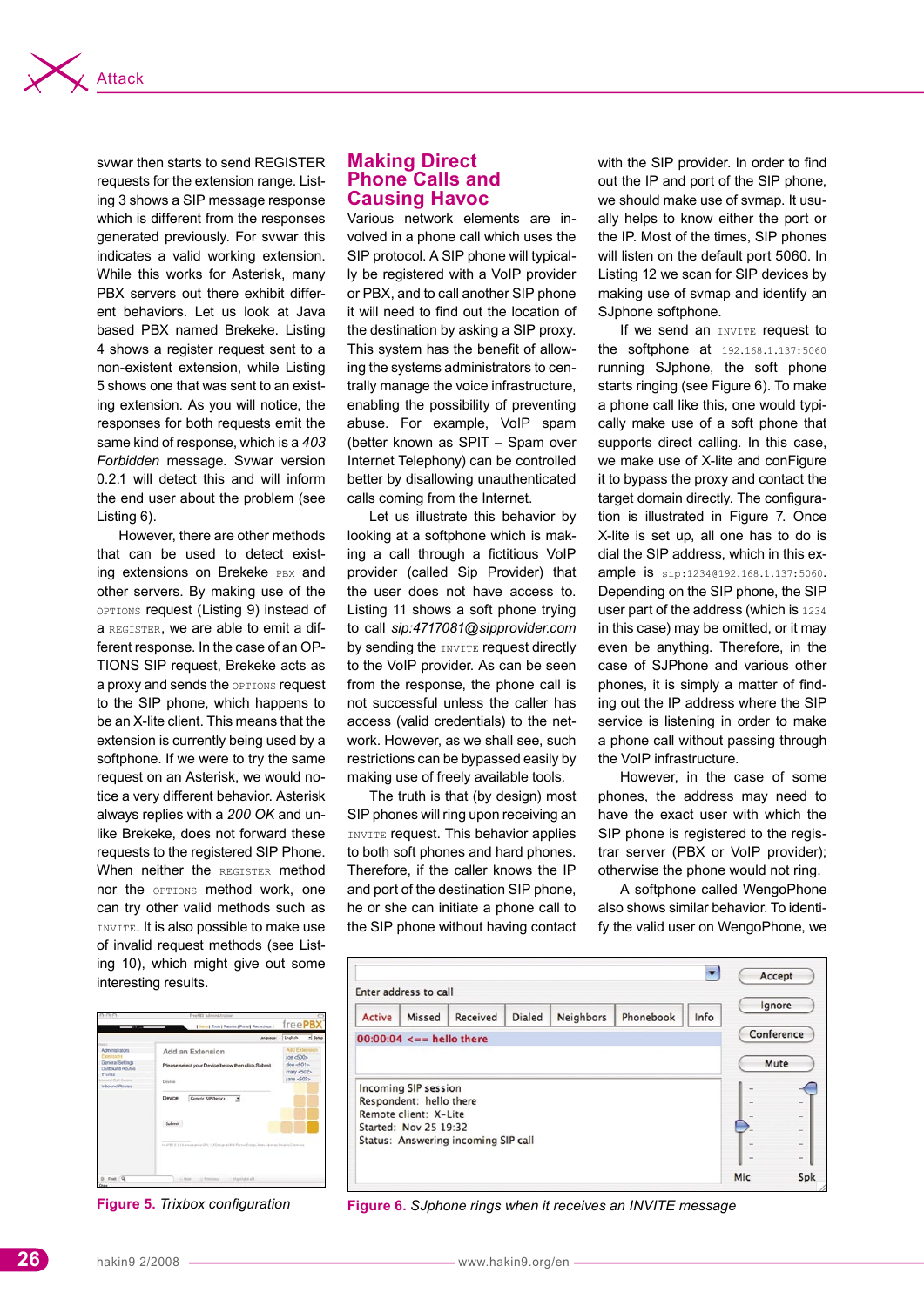can make use of svwar. The process is very similar to identifying existing extensions on a PBX, with the difference being that we are targeting the user agent client rather than the server this time. But first, let us find out the port (which is not the default) on which WengoPhone is serving SIP. In Listing 13, we run the command to send its probes to the port, range between 1024 and 65535. As soon as we identify the port we can stop the scan by pressing Control^C. Once we know the port on which the phone is listening, we then make use of svwar to identify the softphone's user. Since SIP phones do not process the REGISTER message (which is the default scan method in svwar), we need to make use of the INVITE method to identify the correct user (see Listing 14). One should be aware that this method is not exactly stealthy, and will get WengoPhone to ring when a valid user is found. Once a valid extension is found, one can now make a direct call by making use of the extension as the user in the SIP address. In this case, the sip address to call would be *sip:100@192.168.1.112:1169.*

The same concept can be applied to cause a Denial of Service attack which I like to call *ghost phone call*. The objective is to cause a large number of phones on a network to ring at the same time. How is this possible? In most cases, an INVITE scan using svmap on an internal network will cause all phones to start ringing. These phones may keep on ringing

**Figure 7.** *Configuration of X-Lite for direct calls*

until someone manually goes ahead and hangs up the phones. A malicious attacker could very well launch a script which sends these INVITE requests until someone stops the script. The simplicity and practicality of this attack is impressive. Such an attack can have a disastrous effect for companies (such as call centers) that rely on IP phones. Listing 15 shows how svmap can be used to send an **INVITE** to a subnet.

Why would anyone run such attacks? Here are some reasons:

- A disgruntled employee might want to launch a denial of service on the most basic communication service – the phone system
- Malicious users can pull off social engineering attacks with less paper trail by directly calling the IP phone rather than passing through the PBX. Outsiders as well as employees from different departments are known to make use of social engineering techniques.
- Some people might want to pull off the *ghost phone call* as a practical joke. However, in many environments this prank can lead to disruption of service.

# **Toll Fraud and Password Cracking**

Voice over IP service providers typically offer a paid service which allows its clients to make worldwide phone calls at cheaper rates than the traditional phone system. Many VoIP service providers will also give you a phone number reachable from PSTN, thus allowing you to receive calls from the normal telephone network. These services are what makes IP telephony attractive for most customers, and also attackers looking for a cheap way to make long distance calls. Traditionally, phreaks or phone hackers have targeted PBX, access codes, and made use of hardware such as the bluebox (or a simple whistle) to make long distance calls for free. The widespread use of VoIP creates yet another venue for toll fraud. To be able to make fraudulent calls, an attacker typically needs to assume the identity of a valid user on the system by obtaining someone else's username and password. It does not only give access to long distance calls, but also allows the attacker to receive phone calls destined to the victim.

In 2006, the police arrested Edwin Andres Pena, who made over a million dollars through their company named Fortes Telecom Inc. selling VoIP access to smaller service providers. The catch was that instead of buying minutes from larger carriers, Edwin (together with Robert Moore) devised a scheme to route phone calls through illegally obtained user accounts on various VoIP providers. As the story goes, Robert Moore made this possible by scanning for H.323 (another VoIP protocol) devices and trying default or easily guessable passwords on these devices.

Although the criminal duo made use of H.323, similar attacks also apply to SIP. Whatever the protocol, one of the most straightforward ways to obtain the identity of a victim is to guess the password. If the attacker has access to the victim's or provider's traffic, then he or she can make use of tools such as Cain and Abel and sipcrack to launch an offline password cracking attack. This is especially true if no encryption is used. Since SIP makes use of digest authentication which relies on md5, offline password cracking can be very fast, and with tools such as Cain – also very easy (see Figure 8). However, many times the attacker does not have access to the traffic and therefore an offline password attack is not feasible.

In that case, it is still possible to perform a password attack. Instead of making use of an offline password attack, one can use svcrack (which is part of SIPVicious tool suite) to launch an online password attack. Svcrack currently allows up to 80 password guesses per second against a SIP based PBX. This amounts to 6,912,000 passwords a day. It is able to do this by continually sending authentication requests to a SIP registrar server (a PBX such as Asterisk) until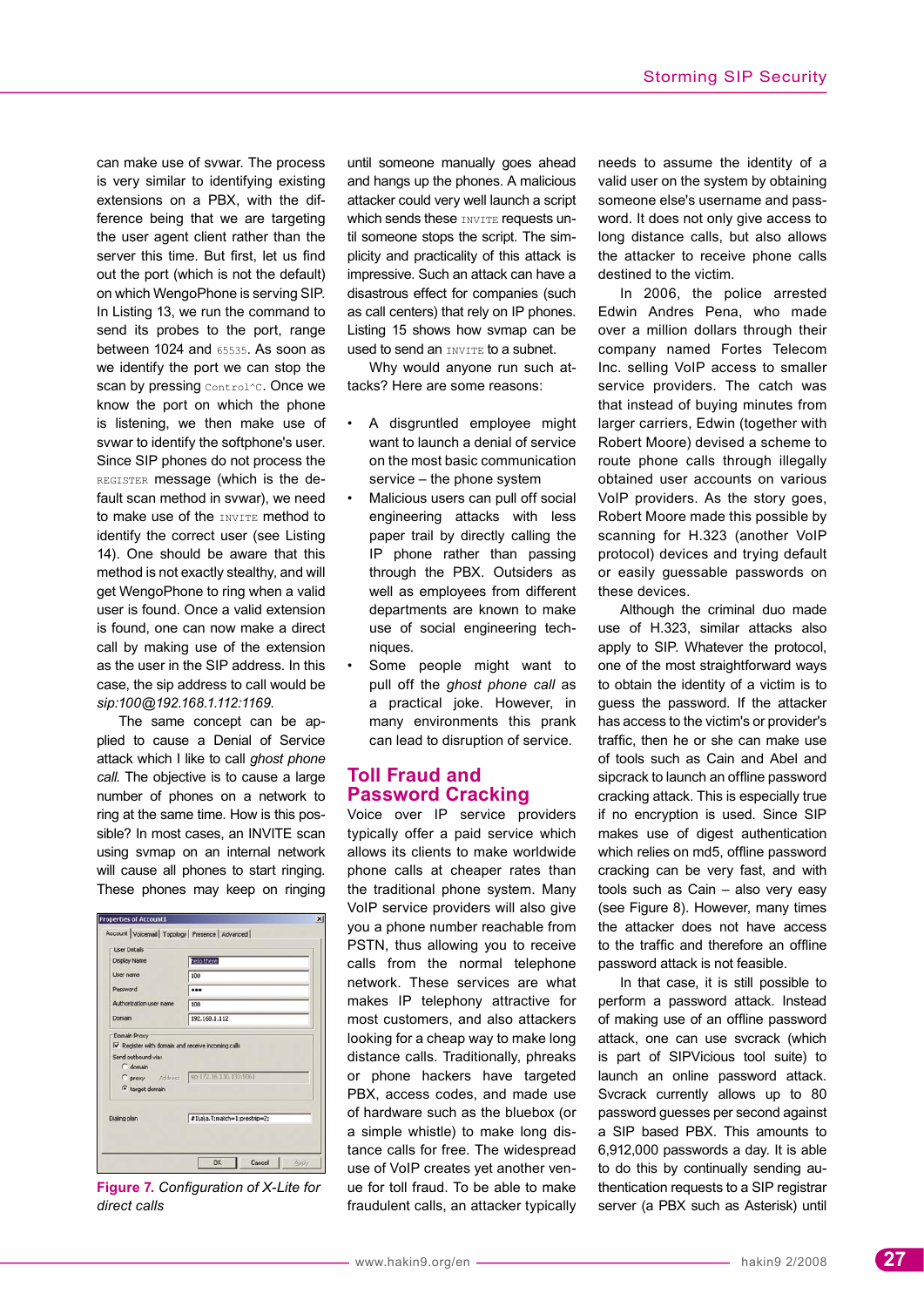![](_page_6_Picture_0.jpeg)

a *200 OK* message is received. If we were to look back at Figure 4, we see how a normal registration works when the SIP user agent client (IP Phone) has the correct credentials. In the case of svcrack, the number of *401 WWW-Authenticate* messages usually indicates the number of passwords guesses until the correct password is supplied.

Let us look at how SIP password cracking typically works. In Listing 16, we have a normal REGISTER authentication session. The highlighted parts are the sections that we are interested in. Digest authentication makes use of a nonce, which is a unique string generated each time a 401 response is made. This value is used as part of a challenge to compute a challenge response which is unique. The way that svcrack works is very simple. Instead of making just one REGISTER request, it makes various requests which generate different nonce values. For each of these nonce values, it then sends a REGISTER request with a challenge response computed using the nonce and a possible password.

Since the digest authentication RFC does not enforce single usage of the nonce in a challenge response, many SIP registrars are known to allow attackers to reuse the same nonce to generate different challenge responses. This is actually an optimization implemented in svcrack and can double the speed at which passwords are checked on certain registrar servers. Listing 17 shows the authorization header when making use of the same nonce and a different password, generated by running svcrack with the optimization enabled (see Listing 18).

![](_page_6_Figure_4.jpeg)

## **Detection and Protection**

*The Basics*. When implementing a VoIP infrastructure or any kind of network technology, it is best to try reduce the exposure to attack. The fact that the VoIP infrastructure is typically sitting next to other network entities makes the SIP network elements reachable and possibly vulnerable to an attack coming from the other network servers. The number of VoIP phones and PBXs on the Internet is constantly growing, and if the infrastructure does not require exposure to the Internet, then avoid it. To help you separate the VoIP network from the rest, various network switch vendors allow you to set up a VLAN specifically for VoIP. However, be aware that VLANs are not a panacea, and tools like VoIPhopper make it easy to demonstrate the fact that VLAN is not enough. Cisco published a white paper called *VLAN Security*, where they describe how to protect against a number of attacks aimed at VLAN technology. Segregating the VoIP network can also be done through the use of firewalls or physical separation. VPN tunneling has also been previously suggested because it provides both encryption and can also be used to separate the VoIP traffic from the normal traffic.

However, these solutions might not always be feasible – especially since one major advantage of VoIP is that it integrates with other network elements on the Internet. In fact, various VoIP vendors market the fact that you can use your existing network infrastructure without having to lay new cables. Whether or not this is a good idea depends on a large number of factors. When designing a VoIP infrastructure, it is therefore important to understand the requirements and mitigate depending on the case. For example, a hotel VoIP network will have different requirements than a corporate IP phone network, and therefore a systems designer can apply different security precautions during the planning stage. Some other suggestions and observations:

It is of course good to make use of encryption mechanisms such **Figure 8. Cain and Abel SIP cracking** of encryption mechanisms such in your SIP phone.

as TLS and SRTP. Unfortunately, the encryption for SIP and RTP is not yet widely supported. Zfone by the creator of PGP is particularly interesting. We shall not be going through this subject in depth since it is not within the scope of the attacks described within this article, but it definitely deserves a mention.

- The importance of good passwords for IP Phones should not be underestimated. If the system does not require that end users set their own password, then do not allow this functionality. Instead, make use of some kind of password management and set their password to one that is unique and hard to guess. Applications such as KeePass, which is open-source and free, allow you to generate strong random passwords for you, as well as manage such passwords in a relatively secure manner.
- OpenSER, which is an opensource SIP server, has a module named *pike*. This module is able to block requests that exceed a given limit. This can allow for blocking of both extension guessing and password cracking. However one has to be cautious with such solutions. Attackers can make use of IP spoofing to intentionally block legitimate traffic. It might also unintentionally block legitimate traffic if its not properly conFigured.
- SIP allows extension lines which do not require authentication. If there is no justification for unauthenticated extensions, then make sure NOT to use this feature.
- Hardphones will get security fixes in the form of a firmware update, while softphones will get a new software release. Keeping up to date with the latest versions can be a pain, but it is certainly one way of making sure your system does not fall victim to attackers exploiting a security vulnerability